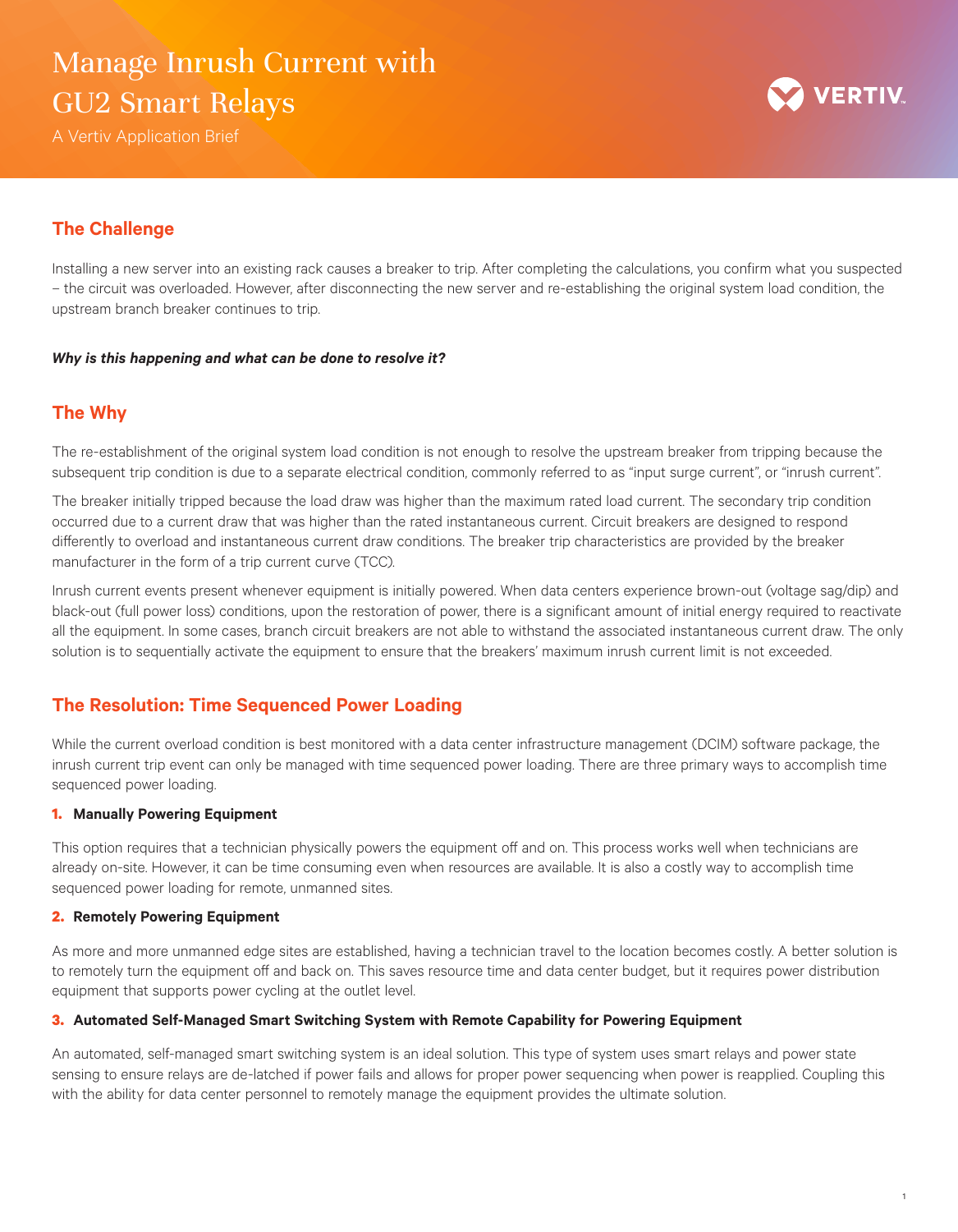# Manage Inrush Current with GU2 Smart Relays

A Vertiv Application Brief

#### **How Intelligent Switching Rack Power Distribution Units (rPDUs) Help**

Rack PDUs designed with network cards and smart relay outlet switching technology enable remote access and per outlet power control. These rPDUs are configurable to automatically, and sequentially, deactivate and reactivate the rack equipment based on a user defined time sequence. Additionally, rPDUs designed with bi-stable magnetic latching relays are exempt from the typical relay power usage penalty as the relay's coil is only powered during a very short relay state transition time. Without the need for continuous power to hold contacts in position, this type of rPDU saves significant energy compared to traditional switching rPDUs. These rPDU products are typically referred to as Intelligent Switched rPDUs and offer the ultimate customer solution for prevention of breaker trips resulting from high inrush current events.

## **The Vertiv™ Geist™ Solution: GU2**

The Geist Upgradeable second-generation rack PDU (GU2) embodies a broad spectrum of features in support of the automated, selfmanaged smart switching solution. The GU2 relay drive circuit is designed to automatically detect loss of power and turn off input power to outlets. The relays are designed for self-managed, sequential activation upon restoration of rack input power. The relay activation sequence is pre-configured per user parameters via the embedded web GUI or the Geist Application Programming Interface.

The GU2 Intelligent PDU boasts a rich data center tool set that includes the following features:

- Network device management using simple network management protocol (SNMP)
- Billing grade accuracy of  $+/- 1\%$
- USB port for configuration backup/restore and extended logging
- Per outlet alternating input power phases
- L-L / L-N user definable per outlet wiring
- Geist patented U-Lock power cord retention
- Colored coded chassis and outlets
- Energy saving bi-stable relay outlet switching
- User settable outlet power-up sequence
- Remote outlet power control
- Mass device configuration and firmware updating with Geist Device Director utility
- No touch air gap data uploading and exporting
- Dual Ethernet fault-tolerant daisy chain connection
- Hot swappable field replaceable monitoring and control module
- Geist web application programming interface (API)
- Input, phase, circuit and outlet metering and alarming
- Web accessible graphical user interface (GUI)